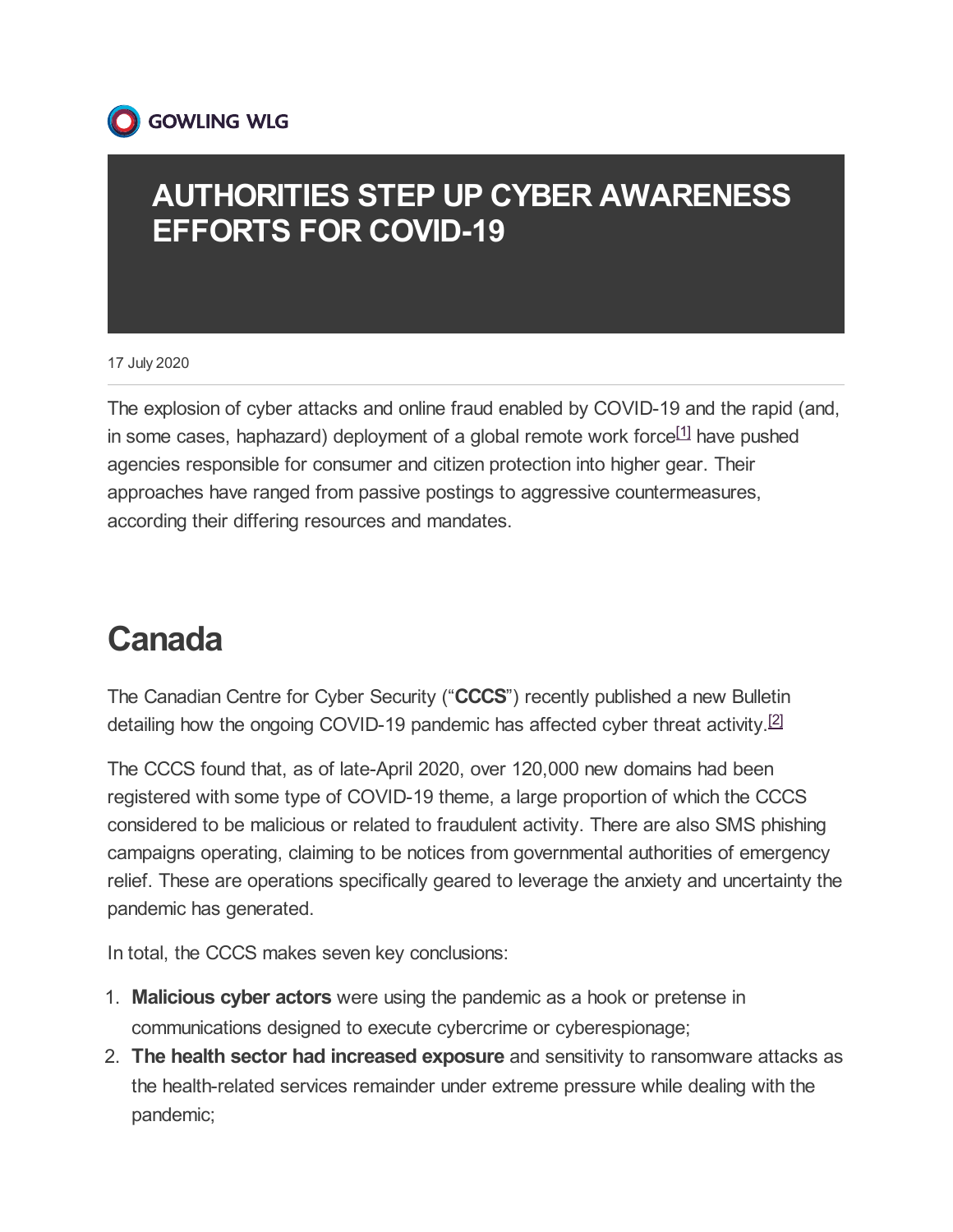- 3. Cyberespionage efforts would likely focus more on **stealing intellectual property** relating to COVID-19, as well as intelligence about the government responses to the pandemic;
- 4. **State-sponsored cyber threats** might suffer a short-term reduction in staffing as governments refocused priorities, but this could give way to a long-term increase in focus on digital espionage as travel restrictions and social distancing protocols hinder more traditional methods;
- 5. **Misinformation and influencer campaigns** designed to erode trust in official statements continue, increasing the risk of hampering public health responses, as well as increasing the milieu of public anxiety that can make executing cyber threats more effective;
- 6. The increase in remote working will create **more targets for malicious cyber actors to exploit,** taking advantage of the likelihood that local networks will not be hardened to attacks to the same degree that a workplace can be; and
- 7. **Authoritarian regimes will likely take advantage** of the pandemic to justify and deploy surveillance technologies on its populace, which could affect expatriates and Canadians working and living abroad.

The CCCS is supplementing its reports with more actionable materials and, in some cases, action by the CCCS itself:

- CCCS publishes alerts and advisories—often several times a day—on "potential, imminent or actual cyber threats, vulnerabilities or incidents affecting Canada's critical infrastructure." [\[3\]](#page-4-2)
- <span id="page-1-1"></span><span id="page-1-0"></span>• It regularly posts short, consumer and small business-friendly pieces such as "Have You Been Hacked?,"<sup>[\[4\]](#page-4-3)</sup> "Secure Your Accounts and Devices With Multi-Factor Authentication"<sup>[\[5\]](#page-4-4)</sup> and "Security Considerations for Mobile Device Deployments."<sup>[\[6\]](#page-4-5)</sup>
- <span id="page-1-3"></span><span id="page-1-2"></span>Anecdotally, we can also report that CCCS is reaching out to directly (and confidentially) to Canadian businesses it learns have been compromised, to offer assistance and resources.

<span id="page-1-4"></span>The Financial Transactions and Reports Analysis Centre (**FINTRAC**) recently issued a Special Bulletin reporting COVID-19-related trends in money laundering and fraud.<sup>[\[7\]](#page-4-6)</sup> The bulletin identifies and measures various types of fraud, including phishing scams in which criminals "pretending to be linked to Employment Insurance benefits, Canada Emergency Response Benefit (CERB), the Public Health Agency of Canada or other businesses" lure victims with texts and emails soliciting financial information or containing malware.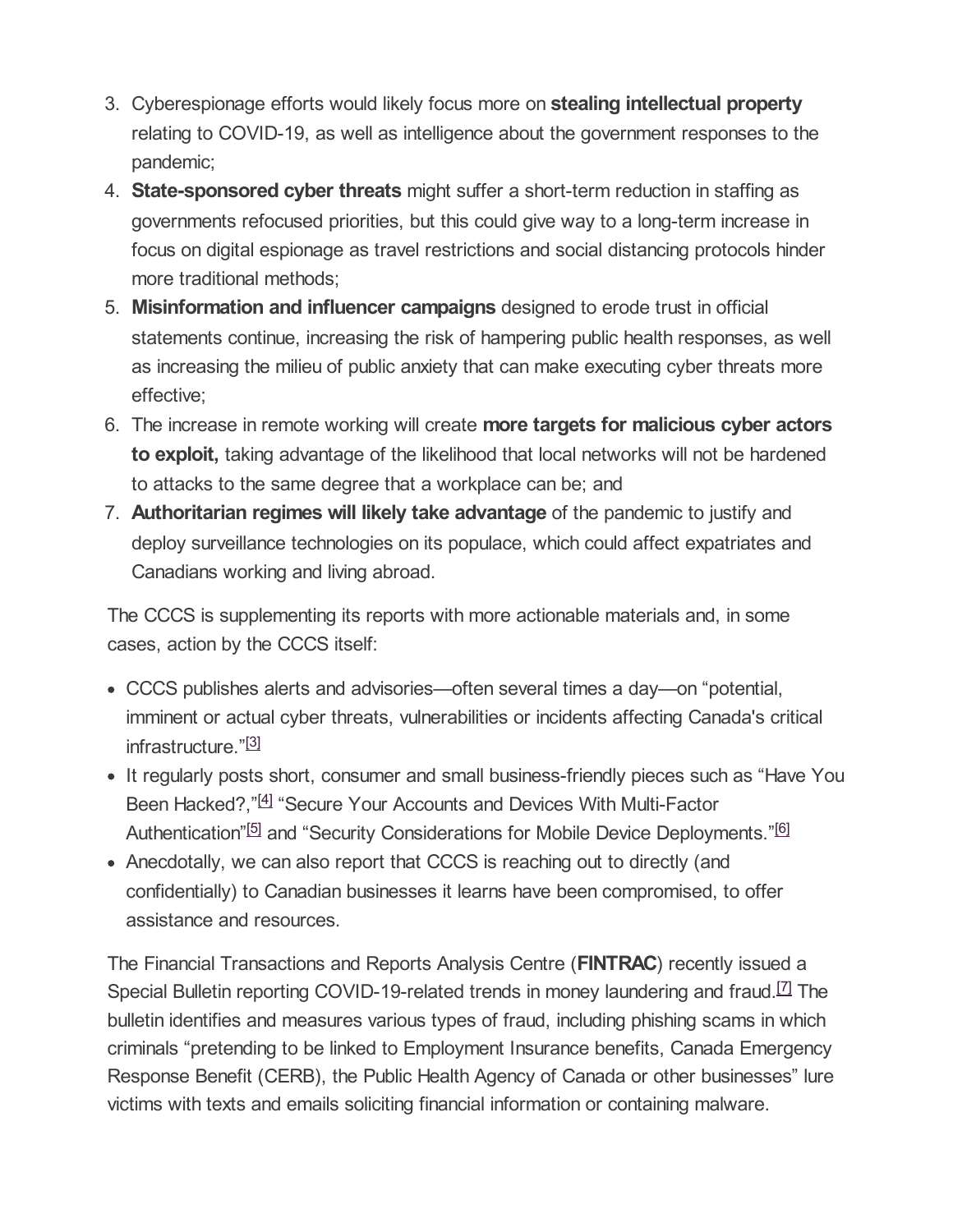# **United States**

<span id="page-2-0"></span>In the U.S., the Federal Bureau of Investigation has warned of fake emails from the Centers for Disease Control and Prevention (**CDC**) purporting to provide information on COVID-19. It has also warned of a rise in phishing emails, counterfeit treatments or equipment for pandemic preparedness.<sup>[\[8\]](#page-4-7)</sup> Meanwhile, the Federal Trade Commission (**FTC**) has released a general overview of the steps that it is taking to combat scams related to COVID-19 and provided a specific list of seven types of COVID-19 scams that are targeting businesses<sup>[\[9\]](#page-4-8)</sup>:

- <span id="page-2-1"></span>1. **"Public health" scams**: The online attackers send messages that claim to be from the CDC, World Health Organization (**WHO**), or other public health offices. They may ask for Social Security numbers, tax IDs, etc. or a link or download a document.
- 2. **Government check scams**: Cybercriminals are calling and emailing out of the blue claiming there's money available from a government agency if you just make an upfront payment or provide some personal information.
- 3. **Business email compromise (BEC) attacks**: Where your employee gets a message that appears to come from a higher-up in the company directing the employee to wire money, transfer funds, send gift card codes, etc. This problem is compounded by teleworking employees as they are unable to walk down the hall to verify a questionable directive.
- 4. **IT scams:** The attacker calls or messages the employee claiming to come from the technology staff at the company asking for a password or directing the recipient to download certain software.
- 5. **Supply scams**: Scammers design websites that mimic the look of well-known online retailers and claim to have the essentials.
- 6. **Robocall scams**: There is a new cop of illegal calls where employees are pitched bogus test kits and sanitation supplies. This recording particular targets "small business who may be affected by the Coronavirus," warning them to "ensure your Google listing is correctly displaying otherwise customers may not find you online during this time."[\[10\]](#page-4-9)
- <span id="page-2-2"></span>7. **Data scams**: Malicious cyber actors are taking advantage of the mass move to telework by exploiting a variety of publicly known vulnerabilities in VPNs and other remote working tools and software. Potential vulnerabilities due to remote working and usage of personal networks and devices have allowed hackers to infiltrate data-rich networks.

In addition to its in-depth, pieces, the FTC issues email alerts, often several per week,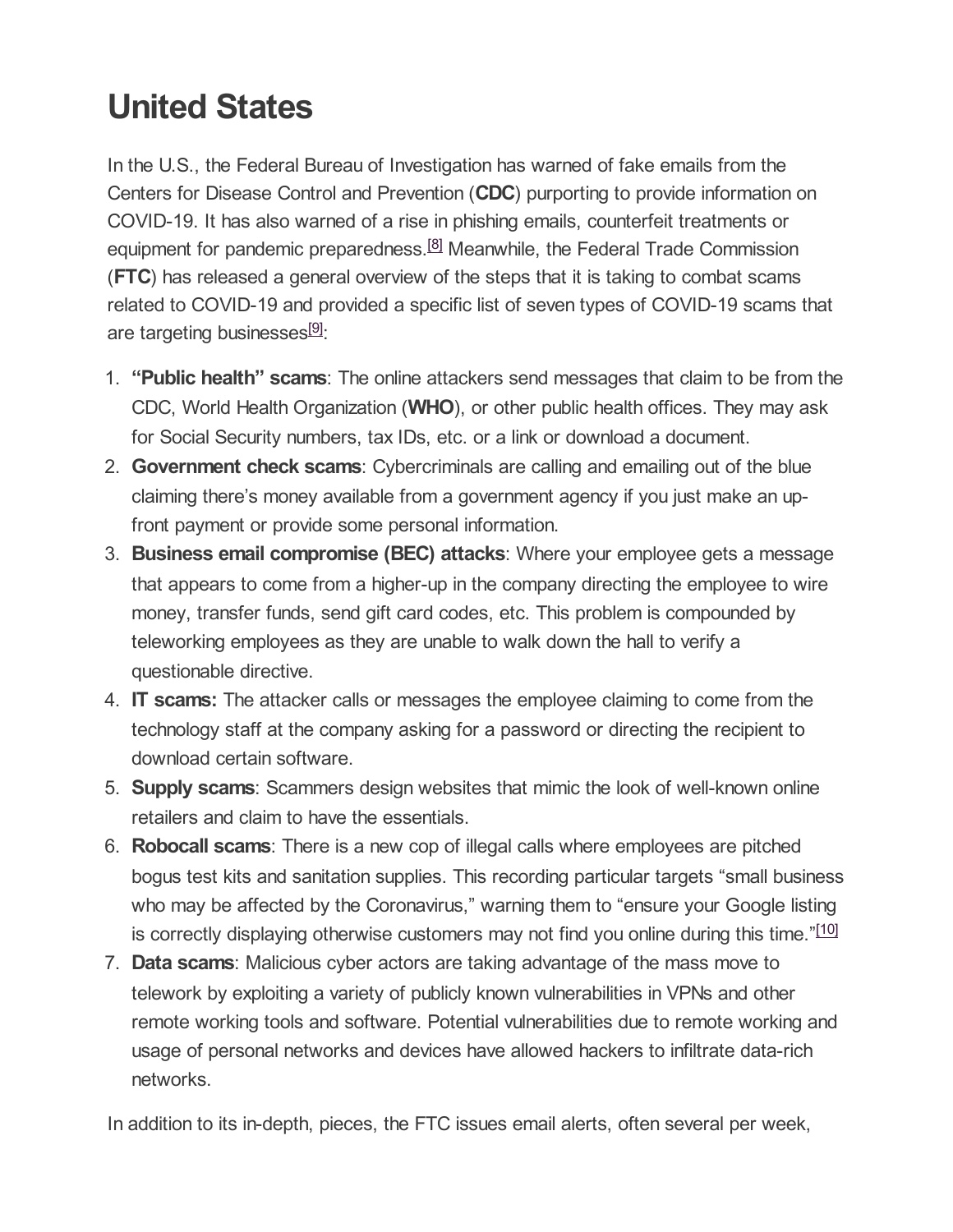alerting consumers and businesses about emerging threats and scams, as well as the results of FTC investigations.

## **Britain and the World**

A number of international bodies have made similar efforts, highlighting many of the same risks, and taking arguably more aggressive stances against the wave of illicit activity:

- The World Health Organisation has released guidelines, instructing people to be aware that cybercriminals are attempting to impersonate trusted health authorities across the globe. It has warned the public that cybercriminals send fraudulent emails as well as messages on forums like WhatsApp in relation to COVID-19.<sup>[\[11\]](#page-5-0)</sup>
- <span id="page-3-1"></span><span id="page-3-0"></span>The EU Commissioner for Justice and Consumers, following the common position endorsed by the CPC network, <sup>[\[12\]](#page-5-1)</sup> made a call to action by reaching out to various social media and technology companies requiring their cooperation in removing scams from their platforms. The companies responded to the Commissioner with a positive affirmation of call to action by extending their support in the prevention of cybercrime.<sup>[\[13\]](#page-5-2)</sup>
- <span id="page-3-2"></span>• In Europe, the EU Agency for Cybersecurity (ENISA) has also warned of a widespread increase in so-called 'phishing attacks'. In the UK alone, fraudsters exploiting COVID-19 fears have scammed £2m.<sup>[\[14\]](#page-5-3)</sup>
- <span id="page-3-4"></span><span id="page-3-3"></span>To deal with the ubiquitous issue of online frauds related to the COVID-19 pandemic, the European Commission and Member State consumer protection authorities have launched a number of joint measures. On March 20, 2020, the Consumer Protection Cooperation Network authorities of the Member States, <sup>[\[15\]](#page-5-4)</sup> with the support of the Commission issued a common position on the most reported scams and unfair practices. The goal of this initiative is to raise awareness and assist online platforms in identifying illegal practices, take them down and prevent their resurgence.
- The Computer Emergency Response Team for the EU institutions, bodies and agencies (**CERT-EU**) has undertaken the necessary measures to assess the cyber aspects of the COVID-19 pandemic. A plan has been devised by CERT-EU, in the form of various Security Guidelines, to address any potential threat to EU Institutions, bodies and agencies in the realm of cybersecurity. The CERT-EU Security Guidelines aim to highlight the various elements of the plan and also provide a series of recommendations. [\[16\]](#page-5-5)
- <span id="page-3-5"></span>Great Britain's National Cyber Security Centre (**NCSC**) and the United States Cybersecurity and Infrastructure Security Agency (**CISA**, part of the Department of Homeland Security) and issued a joint alert. The joint alert highlights ongoing activity by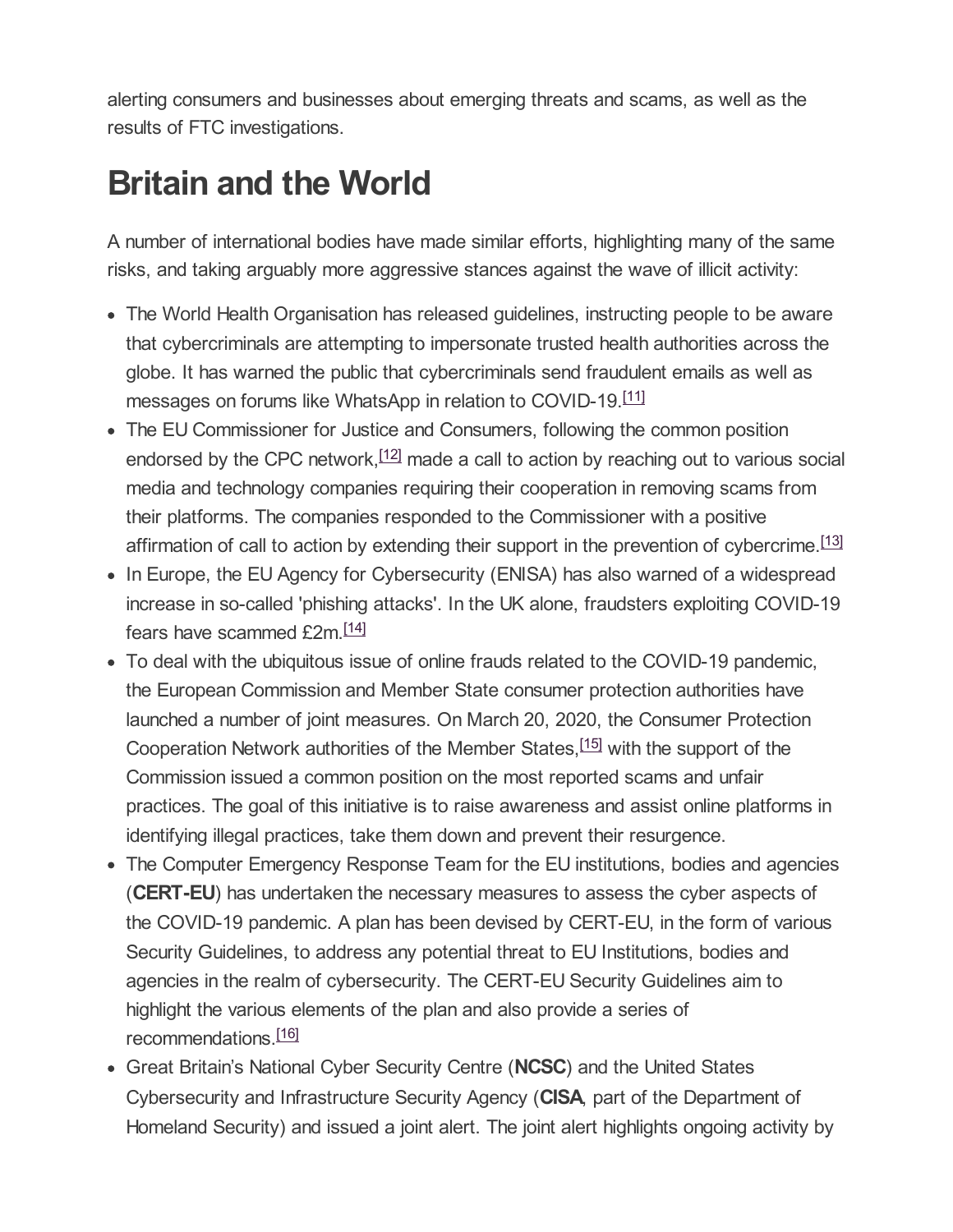advanced persistent threat (**APT**) groups against organizations involved in both national and international COVID-19 responses. The primary targets are healthcare bodies, pharmaceutical companies, academia, medical research organizations, and local governments.

# **Is it working?**

<span id="page-4-10"></span>It's difficult to assess the extent to which these actions are affecting the overall picture. Some studies suggest that cyber attacks peaked in March and began trailing off<sup>[\[17\]](#page-5-6)</sup>—long before many of the advisories and actions we describe above. Microsoft attributes the decline, at least in part, to a successful game of catch-up by IT professionals to harden companies' defences. Nonetheless, 12 million attacks are still occurring daily, an increase of 20% over February 2020.<sup>[\[18\]](#page-5-7)</sup> So the threat remains constant. One assumes that all this activity by various global agencies is at least raising the median level of threat awareness and consumer and business sophistication. This is surely a positive development, which future studies will presumably quantify.

<span id="page-4-11"></span>**Note**: Developments in the COVID-19-related malicious cyber activity are rapidly changing. We recommend all individuals and organizations to remain vigilant and take proactive steps to protect themselves. Our dedicated Cybersecurity and Privacy Team is available to assist your business and employees with COVID-19-related questions.

---

- <span id="page-4-0"></span>[\[1\]](#page-0-0) See "COVID-19 raises cybersecurity risks," Gowling WLG Tech News, https://gowlingwlg.com/en/insights[resources/articles/2020/covid-19-raises-cybersecurity-risks/](https://gowlingwlg.com/en/insights-resources/articles/2020/covid-19-raises-cybersecurity-risks/) and "Cybersecurity and privacy risks in a remote work environment" (webinar), [https://gowlingwlg.com/en/insights-resources/on-demand-webinars/2020/cyber-security-privacy-](https://gowlingwlg.com/en/insights-resources/on-demand-webinars/2020/cyber-security-privacy-risks-remote-environment/). risks-remote-environment/
- <span id="page-4-1"></span>[\[2\]](#page-0-1) <https://cyber.gc.ca/en/guidance/cyber-threat-bulletin-impact-covid-19-cyber-threat-activity> a
- <span id="page-4-2"></span>[\[3\]](#page-1-0) <https://cyber.gc.ca/en/alerts-advisories>.
- <span id="page-4-3"></span>[\[4\]](#page-1-1) <https://cyber.gc.ca/en/guidance/have-you-been-hacked-itsap00015>
- <span id="page-4-4"></span>[\[5\]](#page-1-2) <https://cyber.gc.ca/en/guidance/secure-your-accounts-and-devices-multi-factor-authentication-itsap30030>
- <span id="page-4-5"></span>[\[6\]](#page-1-3) https://cyber.gc.ca/en/guidance/security-considerations-mobile-device-deployments-itsap70002
- <span id="page-4-6"></span>[\[7\]](#page-1-4) FINTRAC, "Special Bulletin on COVID-19: Trends in Money Laundering and Fraud," July 2020, online:
- . <https://www.fintrac-canafe.gc.ca/intel/operation/covid-eng>
- <span id="page-4-7"></span>[\[8\]](#page-2-0) <https://www.ic3.gov/media/2020/200320.aspx>
- <span id="page-4-8"></span>[\[9\]](#page-2-1) <https://www.ftc.gov/news-events/blogs/business-blog/2020/03/seven-coronavirus-scams-targeting-your-business>
- <span id="page-4-9"></span>[\[10\]](#page-2-2) <https://www.consumer.ftc.gov/sites/www.consumer.ftc.gov/files/smallbusinesslisting.mp3>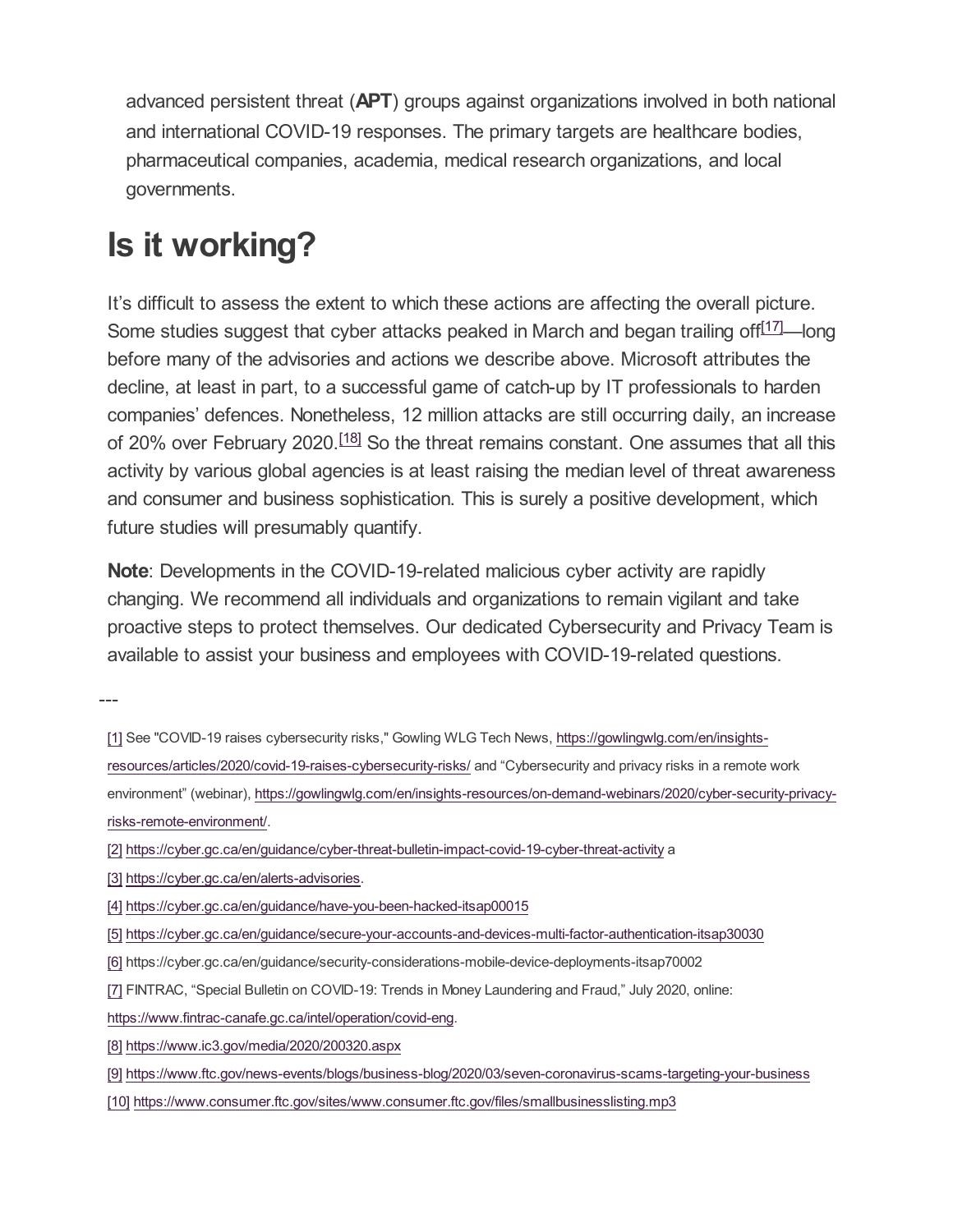<span id="page-5-0"></span>[\[11\]](#page-3-0) <https://www.who.int/about/communications/cyber-security>

<span id="page-5-1"></span>[\[12\]](#page-3-1) [https://ec.europa.eu/info/sites/info/files/covid\\_19\\_scams\\_letter\\_to\\_platforms\\_march\\_2020.pdf](https://ec.europa.eu/info/sites/info/files/covid_19_scams_letter_to_platforms_march_2020.pdf)

<span id="page-5-2"></span>[\[13\]](#page-3-2) [https://ec.europa.eu/info/live-work-travel-eu/consumers/enforcement-consumer-protection/scams-related-covid-](https://ec.europa.eu/info/live-work-travel-eu/consumers/enforcement-consumer-protection/scams-related-covid-19_en#replies-from-online-platforms-including-measures-taken)

19\_en#replies-from-online-platforms-including-measures-taken

<span id="page-5-3"></span>[\[14\]](#page-3-3) <https://www.bbc.com/news/uk-england-52310804>

<span id="page-5-4"></span>[\[15\]](#page-3-4) The Consumer Protection Cooperation (CPC) network consists of authorities responsible for enforcing EU consumer

protection laws to protect consumers' interests in EU and EEA countries.

<span id="page-5-5"></span>[\[16\]](#page-3-5) [https://cert.europa.eu/cert/newsletter/en/latest\\_MemosAndBriefs\\_.html](https://cert.europa.eu/cert/newsletter/en/latest_MemosAndBriefs_.html)

<span id="page-5-6"></span>[\[17\]](#page-4-10) Lee Mathews, "Microsoft: COVID-19 Cyber Attacks Peaked In March And Fell Off Quickly," Forbes (June 17, 2020),

online: [https://www.forbes.com/sites/leemathews/2020/06/17/microsoft-covid-19-cyber-attacks-peaked-in-march-and-fell-](https://www.forbes.com/sites/leemathews/2020/06/17/microsoft-covid-19-cyber-attacks-peaked-in-march-and-fell-off-quickly/#29f8c5efc9aa)

off-quickly/#29f8c5efc9aa

<span id="page-5-7"></span>[\[18\]](#page-4-11) Lee Mathews, "Microsoft: COVID-19 Cyber Attacks Peaked In March And Fell Off Quickly," Forbes (June 17, 2020),

online: [https://www.forbes.com/sites/leemathews/2020/06/17/microsoft-covid-19-cyber-attacks-peaked-in-march-and-fell](https://www.forbes.com/sites/leemathews/2020/06/17/microsoft-covid-19-cyber-attacks-peaked-in-march-and-fell-off-quickly/#29f8c5efc9aa)off-quickly/#29f8c5efc9aa

NOT LEGAL ADVICE. Information made available on this website in any form is for information purposes only. It is not, and should not be taken as, legal advice. You should not rely on, or take or fail to take any action based upon this information. Never disregard professional legal advice or delay in seeking legal advice because of something you have read on this website. Gowling WLG professionals will be pleased to discuss resolutions to specific legal concerns you may have.

**Related** [Tech](https://gowlingwlg.com/en/sectors/tech/), [Commercial](https://gowlingwlg.com/en/services/commercial-litigation/) Litigation, Class [Actions](https://gowlingwlg.com/en/services/class-actions/)

| <b>Authors</b>                                   |  |
|--------------------------------------------------|--|
| <b>Brent J. Arnold</b><br>Partner - Toronto      |  |
| $\sum$ Email<br>brent.arnold@gowlingwlg.com      |  |
| <b>L</b> Phone<br>+1 416-369-4662                |  |
| $\mathbf{\mathbf{\pm}}$ vCard<br>Brent J. Arnold |  |
| <b>Umair Azam</b><br>Associate - Ottawa          |  |
| $\ge$ Email                                      |  |